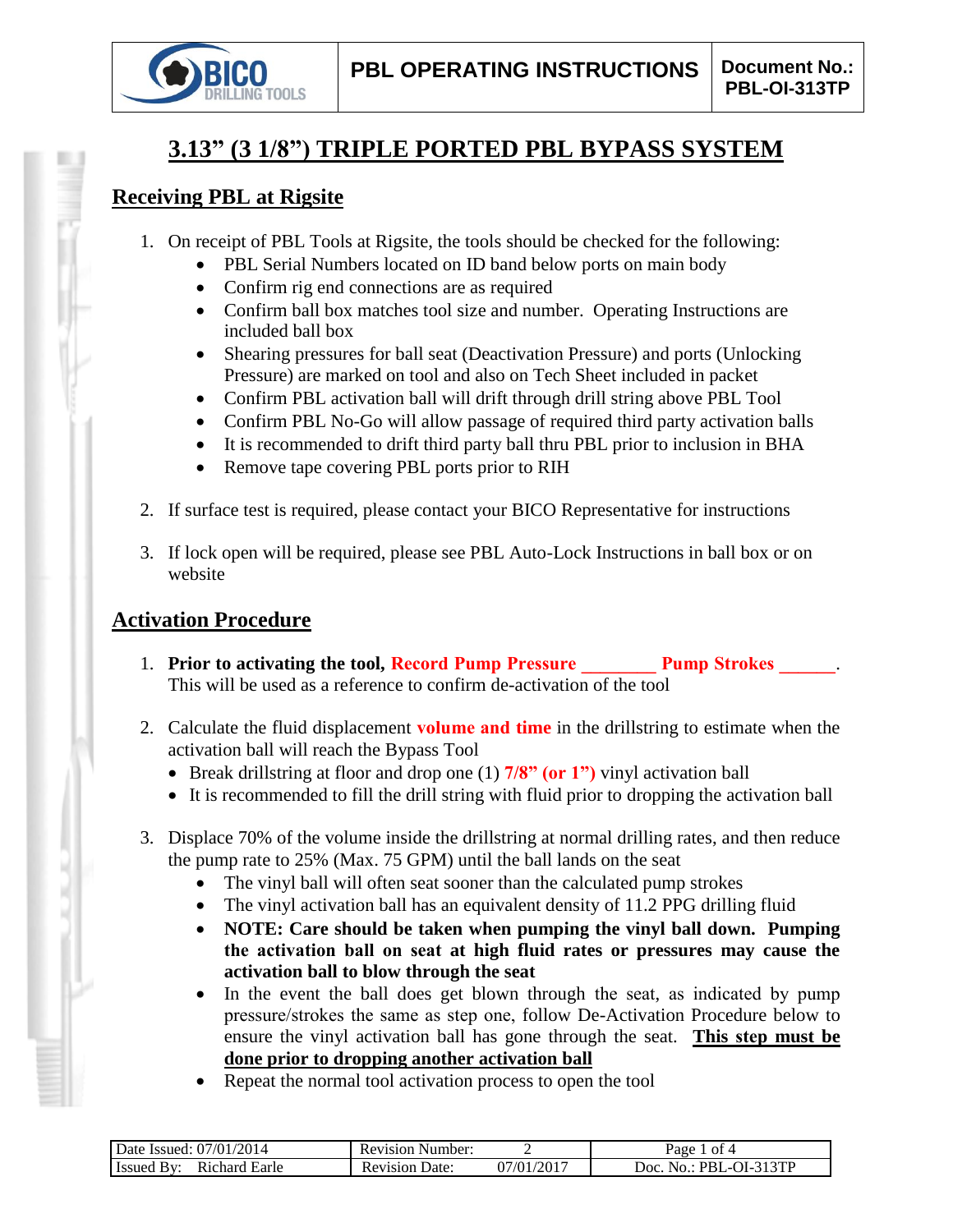- 4. When the activation ball lands on-seat, the Sleeve will shift to its open position against the spring with pump pressure. The activation ball will not float off of the seat if pumping is discontinued
	- **NOTE: IT TAKES LESS THAN 250 PSI TO ACTIVATE /OPEN THE TOOL**
	- Surface indication of the tool being in the open position is a pressure drop. **Compare pump pressure/strokes to rates and pressures recorded in step one.** Once the tool is open, pump rates can be increased to the desired rate above the ball deactivation shearing pressure**.** High pump rates/PSI will not push the ball through the seat and deactivate the tool. The deactivation pressure, marked on the tool and on Tech Sheet, only applies after the steel balls have been dropped to deactivate the tool
	- Fluid will now be diverted through the side ports. As long as pumping is continuous, fluid will be diverted through the ports. If pumping is halted, the sliding sleeve will shift to the closed position. When pumping resumes, the sleeve will shift open again allowing fluid diversion through the ports of the PBL Tool
	- It is recommended a constant, high pump rate be maintained while the tool is in the open position. **If low flow rates, low differential pressures between drill pipe and annulus, bullheading, squeezing or similar low flow operations are required, it is recommended to deactivate the PBL Tool before commencing such operations**
	- Rotating and reciprocating the drillstring is good practice while activating and deactivating the PBL Tool

# **De-Activation Procedure**

**TOOLS** 

- 1. Break the drillstring at rig floor and drop 3 steel **13/16"** de-activation balls. It is good practice to drop the steel balls 5-10 seconds after each other
- **2.** After dropping the steel de-activation balls, immediately start pumping at 50% of the normal flow rates (75 GPM minimum) keeping the pump pressure 1000 psi below PBL deactivation pressure and watch for a pressure increase
	- When the steel balls reach the PBL Tool, they will restrict flow through the ports creating an immediate pressure increase. Bring the pressure up as quickly as possible. Do not slow or stop flow rates
	- **The vinyl ball should blow through the seat at +/- 10% of stated shear pressure depending upon down hole conditions**
	- A pressure decrease is an indication the vinyl activation ball has blown through the seat and into the ball catcher. The steel balls will follow into the ball catcher
- 3. After the vinyl ball shears through the seat, the sleeve will move to the closed position. Circulation will now be through the BHA
- 4. When pumping is resumed, check that the pressure and strokes are the same as they were prior to activating the PBL Tool (See data recorded in step one, above)

**NOTE:** After tripping out of the hole, the balls must be removed from the ball catcher sub before RIH again. **The used vinyl activation balls should be immediately discarded and NEVER RE-RUN.** It is not recommended to TIH with balls in cage

| Date Issued: 07/01/2014            | <b>Revision Number:</b> |                         | $\angle$ of 4<br>$\log_e$    |
|------------------------------------|-------------------------|-------------------------|------------------------------|
| <b>Issued By:</b><br>Richard Earle | Date:<br>Revision       | .)7/01/201 <sup>-</sup> | PBL-OI-313TP<br>Doc.<br>No.: |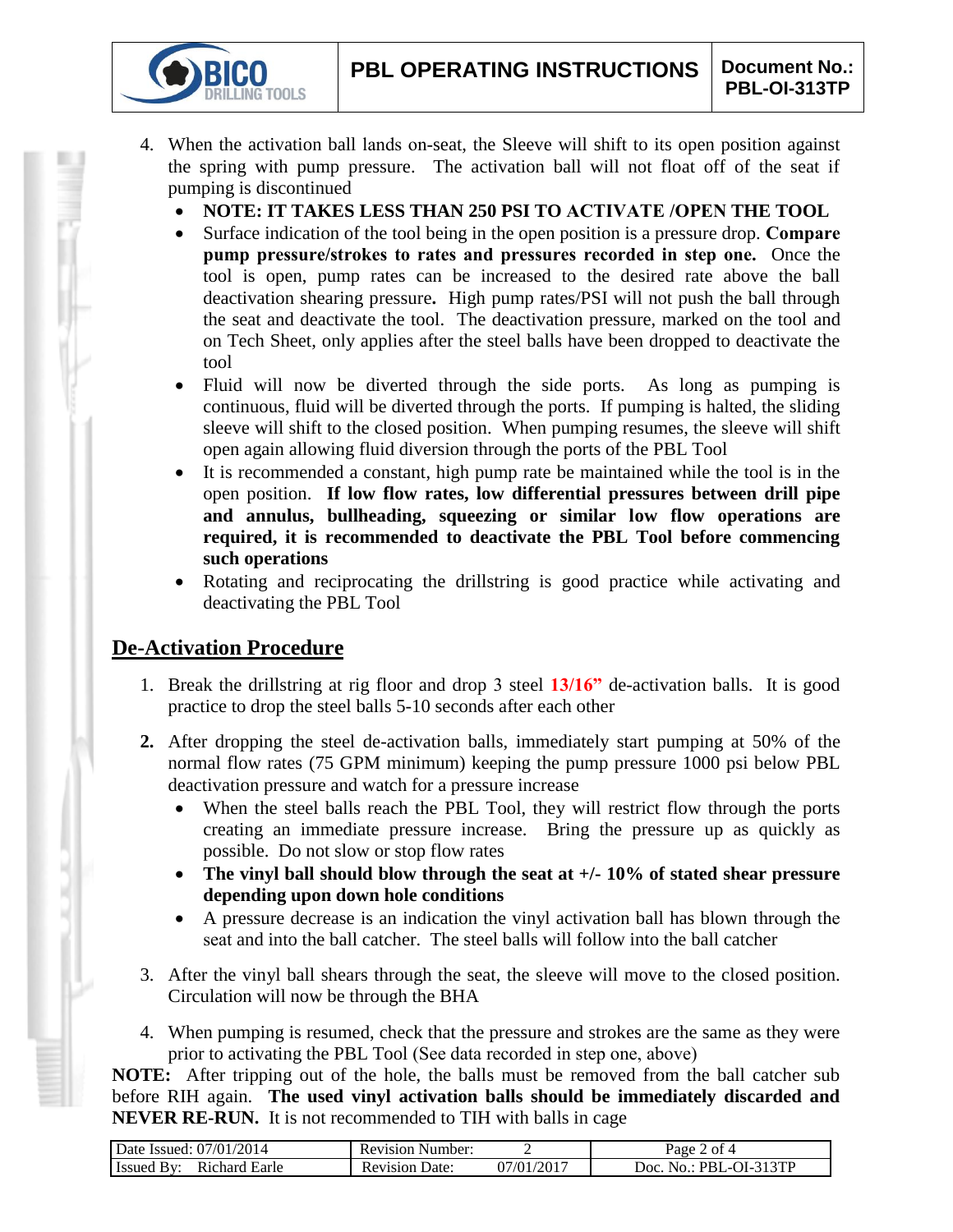

If required, ensure float valve is in BHA below PBL or finger trap has been installed in cage to prevent movement of balls. Consult BICO if situation arises. **If the PBL sub is to be rerun after being activated, it is strongly recommended to deactivate the tool prior to tripping out of the hole**

### **Emergency Weighted Darts with Vinyl Balls or "Fast Darts"**

Not available for this tool size

Should there be any questions regarding the operational procedures of the PBL Tool please contact BICO Drilling Tools or visit our website at: **www.bicodrilling.com**

#### **Contacts: BICO Drilling Tools, Inc**

**Corporate Headquarters and Service Center - Houston, Texas** 1604 Greens Road Houston, TX 77032 Phone: 281-590-6966, 877-779-2426 Fax: 281-590-2280 e-mail: [sales@bicodrilling.com](mailto:sales@bicodrilling.com)

**Southeast Service Center Broussard, Louisiana** 303 Ida Road Broussard, LA 70518 Phone: 337-839-1133 Fax: 337-839-1143

**Mid-Continent Service Center Oklahoma City, Oklahoma** 1901 S.E. 22nd Street Oklahoma City, OK 73129 Phone: 405-677-5877 Fax: 405-677-5218

**Rocky Mountains Service Center Casper, Wyoming** 1849 Pyrite Casper, WY 82604 Phone: 307-237-1420, 888-437-1420 Fax: 307-237-1419

**Permian Basin Service Center Midland, Texas** 3707 S. County Rd. 1210 Midland, TX 79706 Phone: 432-563-3500 Fax: 432-563-1300

**Northeast Service Center Buckhannon, West Virginia** 271 Weatherford Blvd. Buckhannon, WV 26201 Phone: 304-460-7304 Fax: 304-460-7307

| Date Issued: 07/01/2014                  | <b>Revision Number:</b> |            | 3 of 4<br>Page                 |
|------------------------------------------|-------------------------|------------|--------------------------------|
| <b>Issued By</b><br>Richard Earle<br>Rv. | Revision Date:          | 07/01/2017 | $No.: PBL-OI-313TP$<br>$20c$ . |